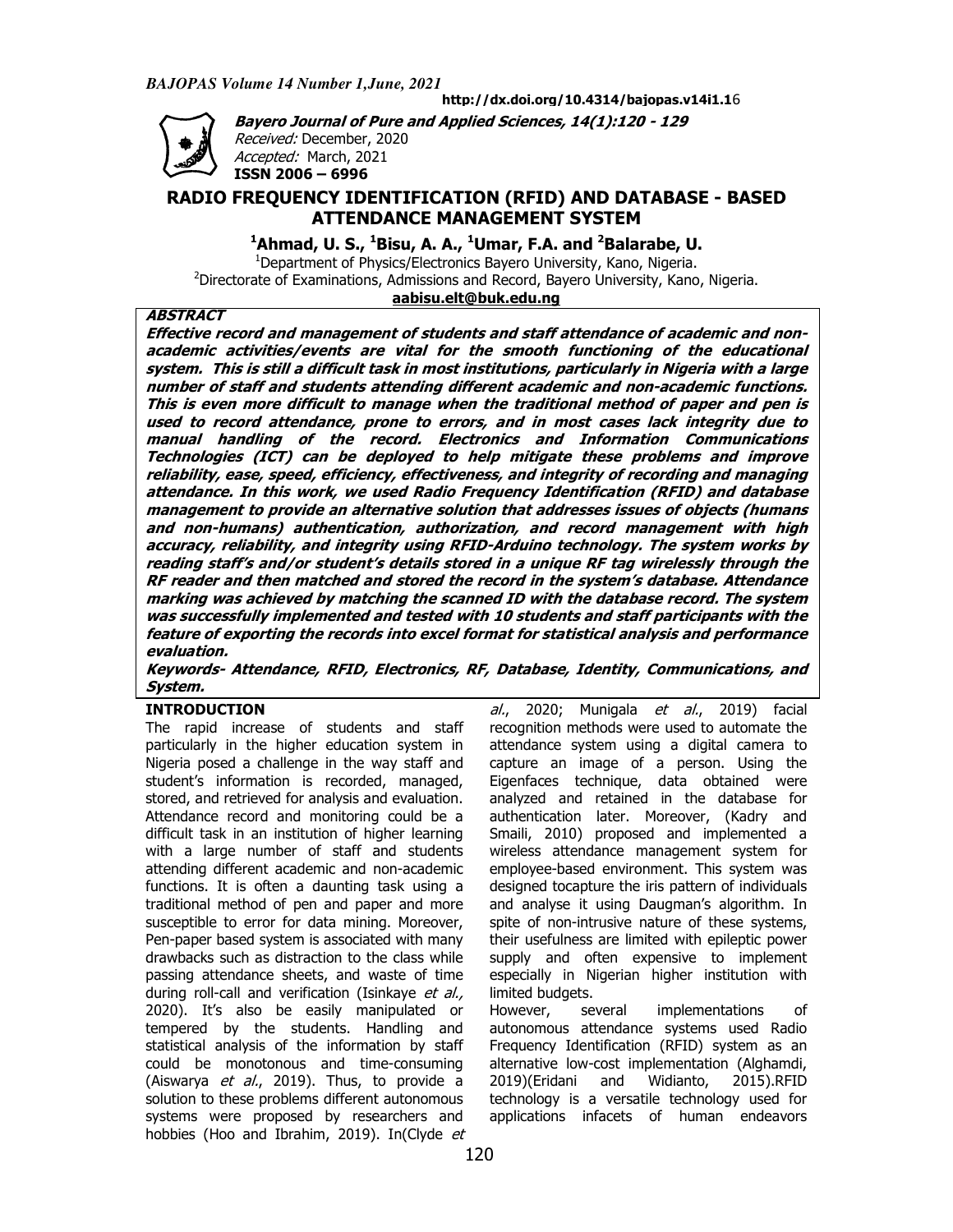### *BAJOPAS Volume 14 Number 1,June, 2021*

It's a contactless wireless electronic system that communicates information wirelessly in a range of frequencies using small circuitry with low power demand (Agrawal and Biswas, 2014). A combination of RFID-biometric/GSM was deployed in (Chatratiet al., 2013), (Konatham et al., 2016), (Ansari et al., 2011), to enhance and upgrade the validity of the autonomous attendance record but very few uses RFID-Arduino based technology. Arbain et  $al(2014)$ present a web-based laboratory attendance system by integrating RFID-Arduino technology to record and manage the student's record. In (Morerwaet al., 2020), examination hall access control was designed and implemented using RFID-Arduino technology to provide access control in academics domain. In this work, we present the design and implementation of an RFID-based attendance management system using the Arduino Uno module attached to a personal computer to facilitate the digitization and management of the student's attendance record. The main objective is to design a low-cost, power-efficient, and highly robust automatic attendance system suitable for areas with an intermittent power supply like Nigeria.

The electronic attendance (e-Attendance) system in this work is based on Radio Frequency Identification (RFID) systems and techniques which consists of a tag and a reader that communicate wirelessly using electromagnetic (EM) wave (Hoo and Ibrahim, 2019). A typical RF tag or transponder is made up of portable carrier embedding a microchip that stores a data, an antenna through which the tag sends and receive data. The RF reader or interrogator communicates to the tag through the antenna. A reader may have a dual function antenna or a separate type for sending and receiving the EM wave (Wahab et al., 2010). Tag is broadly classified into two passive and active with the main difference on the activation power requirement. An Active tag must embody an internal battery to operate while a passive tag acquires its power through electromagnetic induction with the reader (Ansari et al., 2011). RFID systems operate in a range of frequencies (Table 1) which determines the read range of the reader and its throughput. The RFID system used in this work consists of an RF reader and a passive tag each of high-frequency range (13.56 MHz capacity). The complete system comprises of RFID system as the attendance system, Arduino Uno containing microcontroller unit forming the attendance database, and a personal computer serving as the user interface

# **MATERIALS AND METHODS**

| Table 1: RFID Operation Frequencies and their read rang (Ansari <i>et al.</i> , 2011). |                        |                     |                   |
|----------------------------------------------------------------------------------------|------------------------|---------------------|-------------------|
| <b>Band Name</b>                                                                       | <b>Frequency Range</b> | <b>Use Capacity</b> | <b>Read Range</b> |
| Low Frequency (LF)                                                                     | 30 kHz $-$ 300 kHz     | 125 kHz             | up to 0.33 metre  |
| High Frequency (HF)                                                                    | $3 MHz - 30 MHz$       | 13.56 MHz           | Up to 1 metre     |
| Very High Frequency (VHF)                                                              | $30$ MHz $-$ 300 MHz   | Not used for RFID   | Not applicable    |
| Ultra-High Frequency (UHF)                                                             | $300$ MHz $-$ 3 GHz    | 866 MHz, 915 MHz    | From 3 to 6 metre |

Table 1: RFID Operation Frequencies and their read rang (Ansari et al., 2011).

Materials used for the design and implementation of the system proposed include hardware and software. Cost-on-the-shelfterminals (COST) hardware that is commercially available with the following technical specifications were used:

- 1. RF reader: Model RFID-RC522, Operating Frequency 13.56 MHz, Power Rating 0.86mW, Dimension of  $60 \times 39$ mm, Read Range greater than 50 mm, Max Data Transfer Rate 10Mbit/s.
- 2. Smart Tag (RFID/NFC Classic): Frequency 13.56 MHz, Dimension 85 × 54 mm, Non-volatile EEPROM storage

of 1 Kilobyte (8 Kilobit), 4 Byte unique identifier burned into the chip.

- 3. USB Arduino Uno board: Model ATmega328P, 32KB memory, 2KB SRAM and 1KB EEPROM.
- 4. Data Logger(Real Time Clock)/Memory Card Reader Circuit: RTC model DS1307 and SD interface compatibles with FAT16/FAT13 format card

Figure 1 shows the hardware components of the design and developed e-attendance system. Arduino compiler and MySQL database were used to implement the programme software. The implementation procedure was described in the following sub-section.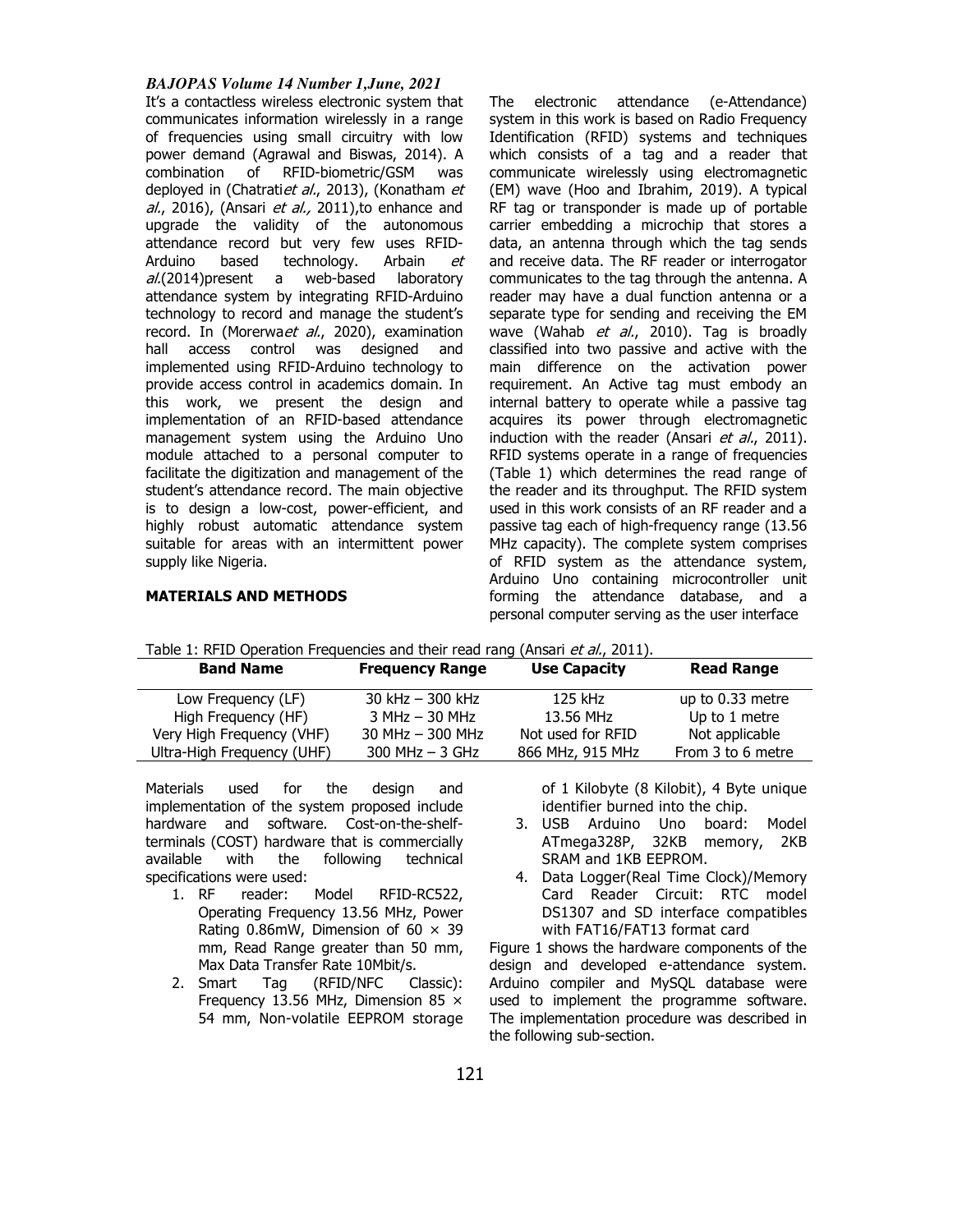

Figure 1 1.0: Hardware component of the system

# **System Design and Operation**

The initial phase of the process was an enrollment of user's details by matching them enrollment of user's details by matching them<br>with the unique identifier (UID) number of the MIFARE classic card (RF tag).The user's information such as registration number and name is provided during the registration and at the same time, UID of the MIFARE classic card is retrieved upon placing the tag within the RF reader range. This information is linked and stored in the system database as a template for future verification. During authentication, the UID of the tag is read again and compare with UID of the tag is read again and compare with<br>the existing record in the database to validate a user. After successful matching, attendance is marked against the name of the synced UID in the database. Figure 2.0 shows the architecture of the attendance management system g, atten<br>e synce<br>the arcl<br>system.

#### **Database Implementation**

The attendance management system database was implemented using MySQL database (XAMPP) which formed into a profile and attendance table. The profile table contains the record of the student's profile and the UID for the RFID card assigned to each student. person scans his card, the system will capture his UID number and compare it with the record in the database profile table. If the record was found, his information will be keyed in the attendance table with the following details: UID person scans his card, the system will capture<br>his UID number and compare it with the record<br>in the database profile table. If the record was<br>found, his information will be keyed in the<br>attendance table with the following in. During sign-out, upon scanning the card again time out will be logged, and the system will generate the time interval keyed in the database. This record can be kept in an internal/external memory or printed for documentation purposes. The attendance management system database was implemented using MySQL database (XAMPP) which formed into a profile and attendance table. The profile table contains the record of the student's profile and the UID for the RF in. During sign-out, upon scanning the card again time out will be logged, and the system will generate the time interval keyed in the database. This record can be kept in an internal/external memory or printed for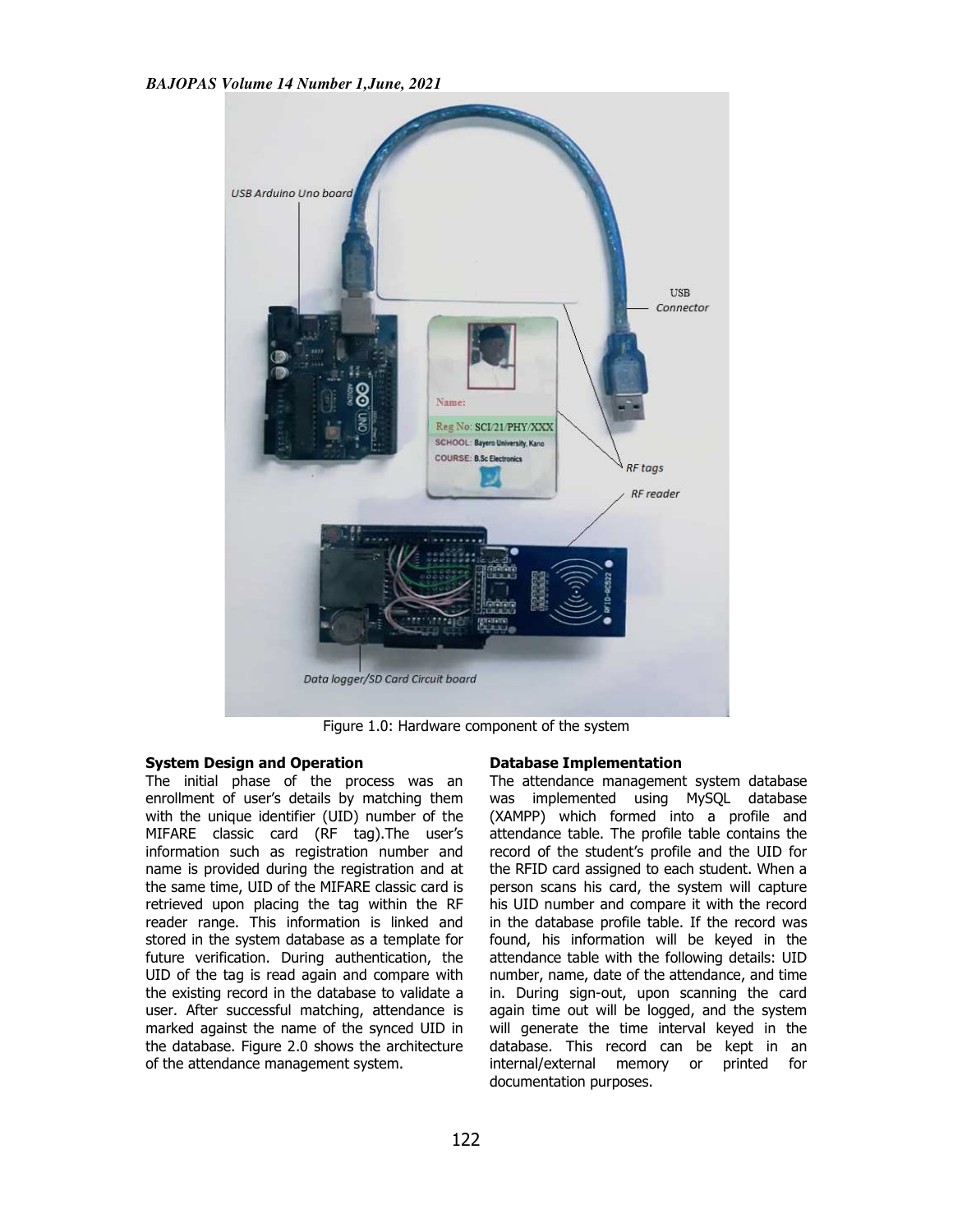

Figure 2: Enrolment and Identification Process

# **RESULTS AND DISCUSSION**

The e-attendance system was designed and developed using RFID technology described in the previous sections. Successful implementation and testing of the designed system were also carried out using three (3) participants registered in the system's database and matching UID tags. Figure 3 shows the enrolment window for registering new users in the system's database. The enrolment process started with the system administrator assigning a unique staff no, and UID number matching the name of staff that would be allowed administrative control of the record. After successful administrative login, each student participant was registered using their names, registration numbers, and uniquely assigned tags. The system was then tested unit-by-unit as well as the combined modules making the embedded system as shown in Table 2. The system's performance was analyzed and evaluated based on the system's components functionality response, accurate and erroneous enrolments of the registered student participants' smart ID card. The system performance and accuracy were found to be efficient and effective with the number of enrolments passed with excellent performance on every test as shown in the Table 2.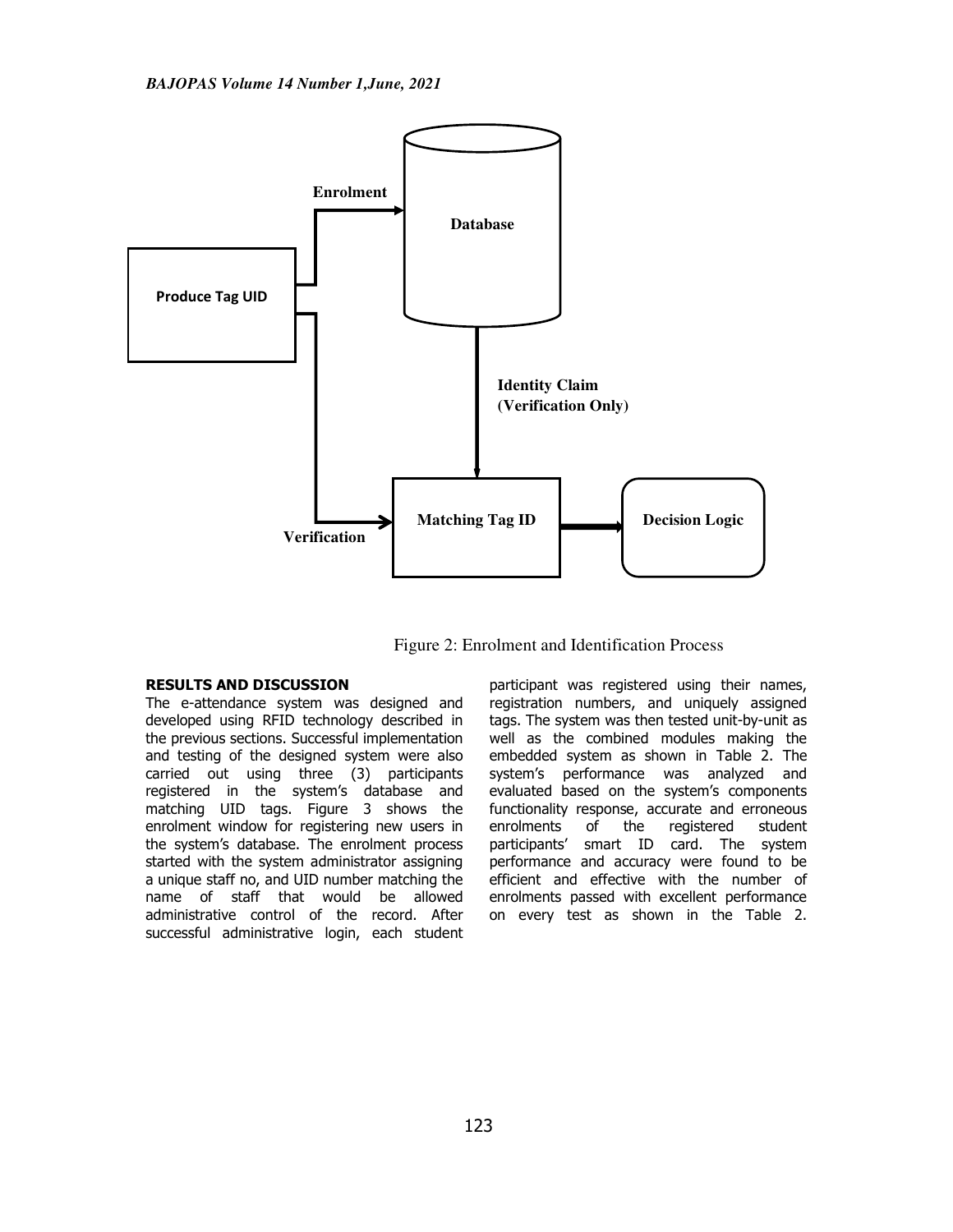*BAJOPAS Volume 14 Number 1,June, 2021*

| 吗                   |         |                    |       | Attendance Logger |                    |            |             |                         | $\Box$ $\Box$ |
|---------------------|---------|--------------------|-------|-------------------|--------------------|------------|-------------|-------------------------|---------------|
| Connection<br>Port: |         | Arduino Uno (COM7) | v     | <b>Disconnect</b> | Togglein           | New Record |             | Staff Registration Form |               |
| Course Detail       |         |                    |       |                   |                    | Staff No:  |             |                         |               |
| Date:               |         | 12/02/2021         |       | Start Session     | <b>End Session</b> | Name:      |             |                         |               |
|                     | Card No | Last Scan          |       | Time Interval     |                    | Card No:   |             |                         |               |
|                     |         |                    |       |                   |                    |            | Add         | Scan                    | Clear         |
|                     | sn      | Name               |       | Status            |                    |            | Edit Record |                         |               |
| ٠                   |         |                    |       |                   |                    |            |             |                         |               |
|                     |         |                    |       |                   |                    |            |             |                         |               |
|                     |         |                    |       |                   |                    |            |             |                         |               |
|                     |         |                    |       |                   |                    |            |             |                         |               |
|                     |         |                    |       |                   |                    |            |             |                         |               |
|                     |         |                    |       |                   |                    |            |             |                         |               |
|                     |         |                    |       |                   |                    |            |             |                         |               |
|                     |         |                    | Close |                   |                    |            |             |                         |               |

Figure 3: Enrolment window

| S/No           | <b>Module</b>                                                       | <b>Test Description</b>                                                                                                                                     | <b>Status</b> |
|----------------|---------------------------------------------------------------------|-------------------------------------------------------------------------------------------------------------------------------------------------------------|---------------|
|                | <b>Staff Register</b>                                               | This module registers new staff to the<br>database by registering their profile and<br>card id                                                              | Passed        |
| $\overline{2}$ | Profile Edit                                                        | This module allows staff profile to be recall<br>and edited                                                                                                 | Passed        |
| 3              | Serial Port Connection                                              | The application is capable of connecting to<br>the Arduino board via serial connection                                                                      | Passed        |
| 4              | Attendance Login                                                    | The application accepts staff id from his<br>card, verifies it, displays the staff name,<br>and captured the time that staff login                          | Passed        |
| 5              | Attendance Logout                                                   | The application accepts staff id from his<br>card, verifies it, displays the staff name,<br>and captured the time he logout and the<br>duration of his stay | Passed        |
| 6              | Integrated units:<br>Registration, Profile Edit,<br>and Attendance. | These modules were simulated and tested<br>for the flow of information between them.                                                                        | passed        |

One of the robust features of this system was that enrolment and authentication can go simultaneously. The designed and implemented e-Attendance system always initialize with a current date memory automatically and appears ready for an RF tag to be scan before any activity starts. When a tag is placed within the RF reader's range, the e-Attendance system

retrieved the unique card information and search for a match within the database for storing the details in external/internal memory in the form of an attendance list. When the matching record is found, the user's name and attendance status are displayed and recorded as either sign-in or out.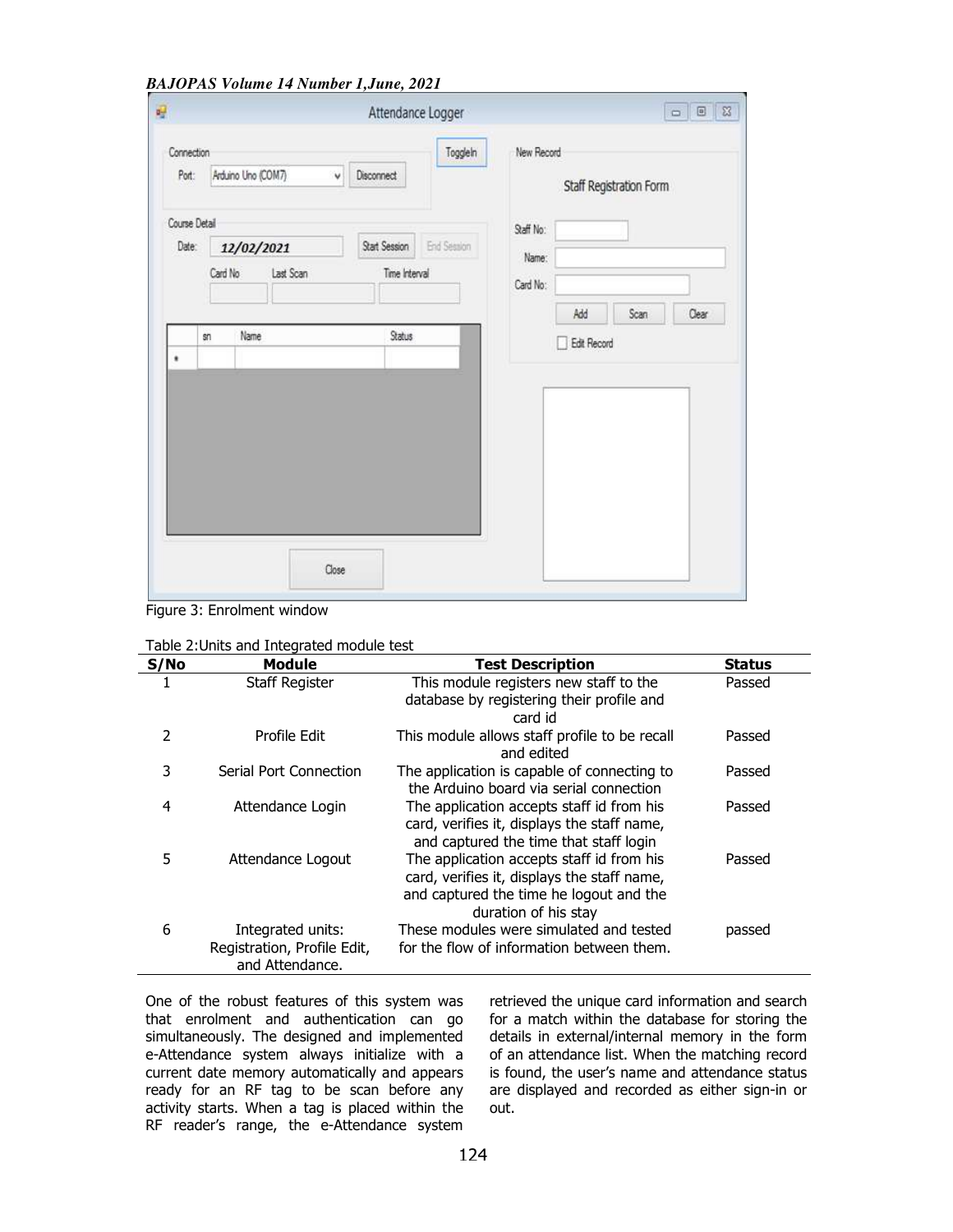# *BAJOPAS Volume 14 Number 1,June, 2021*

The e-Attendance system returned an error message 'unregistered tag' when unregistered students' smart ID cards were scanned and moved to the enrolment phase through the toggle button. Figures 4.0 and 5.0 show sample outputs of the e-Attendance management system and Figure 6.0 presents the e-

Attendance database record. The system was powered through the 5V USB connection from the host PC. Therefore, the power supply relies on the battery capacity of the PC, and a minimum of two hours charged capacity sustained the attendance system throughout a day during the test experiment.

|                             |                         | Attendance Logger                              |               |                      |                     |  |
|-----------------------------|-------------------------|------------------------------------------------|---------------|----------------------|---------------------|--|
|                             | Connection              |                                                |               |                      | <b>ToggleOut</b>    |  |
| Port:                       |                         | Arduino Uno (COM7)<br>v                        | Disconnect    |                      |                     |  |
|                             | Course Detail           |                                                |               |                      |                     |  |
| Date:                       |                         | 12/02/2021                                     |               | Start Session        | <b>End Session</b>  |  |
|                             | Card No                 | Last Scan<br>FAUZIYA ABUBAKAR UMA              |               | <b>Time Interval</b> |                     |  |
|                             | sn                      | Name                                           |               | Status               |                     |  |
|                             | т                       | UMAR SALISU AHMAD                              |               | Loged in             |                     |  |
|                             | $\overline{2}$          | TAJUDDEEN SHAKIR                               |               | Loged in<br>Loged in |                     |  |
|                             | 3                       | FAUZIYA ABUBAKAR UMAR                          |               |                      |                     |  |
|                             |                         |                                                |               |                      |                     |  |
|                             |                         | Close<br>Figure 4: Login authentication window |               |                      |                     |  |
|                             |                         | Attendance Logger                              |               | $\equiv$             | $\Box$<br>ToggleOut |  |
| Port:                       |                         | Arduino Uno (COM7)<br>v                        | Disconnect    |                      |                     |  |
|                             |                         |                                                |               |                      |                     |  |
| Date:                       | 12/02/2021              |                                                | Start Session | <b>End Session</b>   |                     |  |
|                             | Card No                 | Last Scan<br><b>TAJUDDEEN SHAKIR</b>           | Time Interval |                      |                     |  |
|                             | sn                      | Name                                           | Status        |                      |                     |  |
|                             | 1                       | UMAR SALISU AHMAD                              | Log out       |                      |                     |  |
|                             | $\overline{\mathbf{c}}$ | TAJUDDEEN SHAKIR                               | Log out       |                      |                     |  |
| Connection<br>Course Detail | 3                       | FAUZIYA ABUBAKAR UMAR                          | Log out       |                      |                     |  |
|                             |                         |                                                |               |                      |                     |  |
|                             |                         |                                                |               |                      |                     |  |

Figure 5: Logout authentication window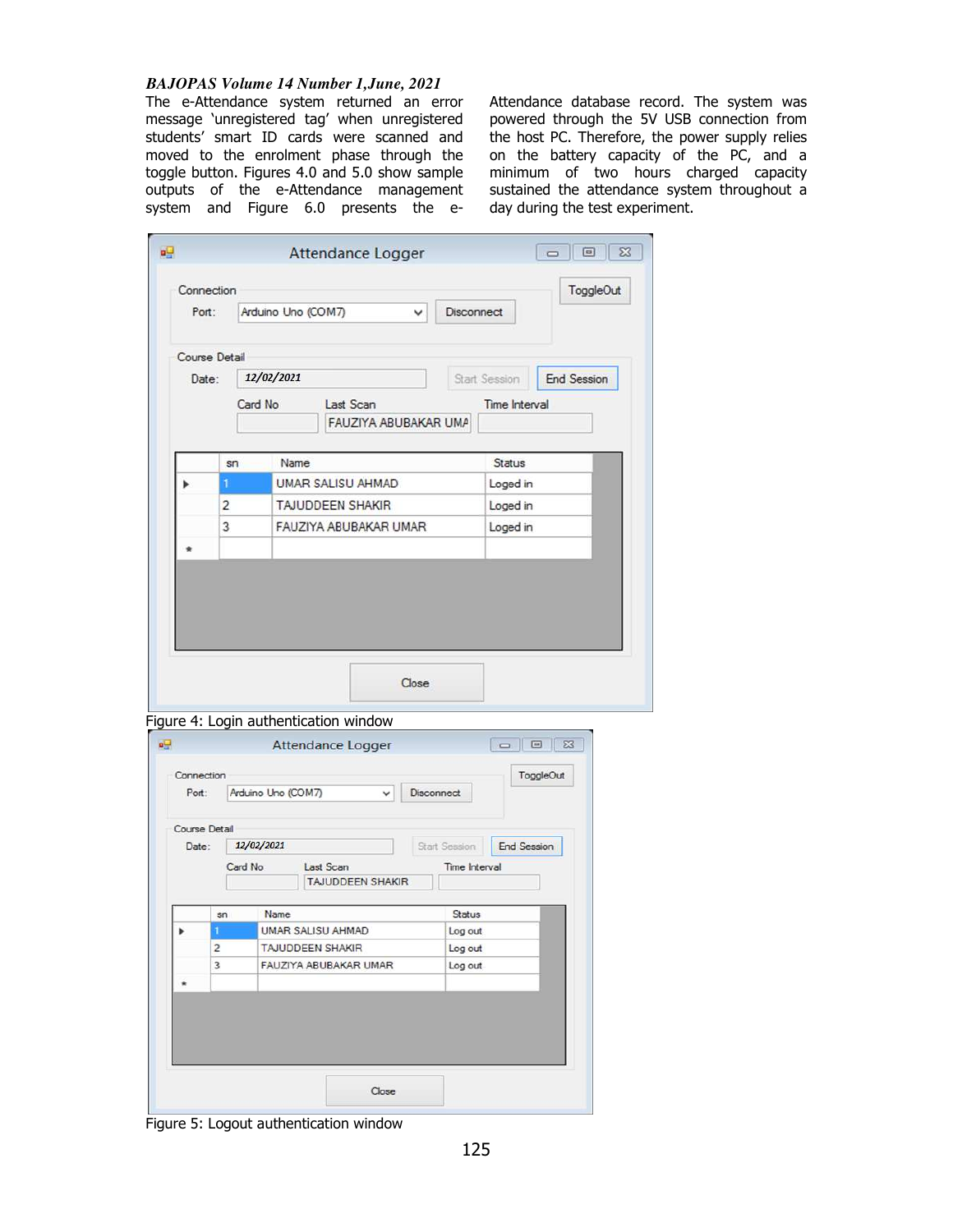*BAJOPAS Volume 14 Number 1,June, 2021*

|                                        | Server: 127.0.0.1 » in Database: thesis » E. Table: attendance |                |                    |                                                              |                   |   |                              |               |                          |           |
|----------------------------------------|----------------------------------------------------------------|----------------|--------------------|--------------------------------------------------------------|-------------------|---|------------------------------|---------------|--------------------------|-----------|
| <b>Browse</b>                          | <b>★</b> Structure                                             | П              | SQL                | H<br>Search                                                  | Insert            | 县 | Export<br>畐                  | Import        | <b>Privileges</b><br>ai. | P<br>Op   |
|                                        | Showing rows 0 - 5 (6 total, Query took 0.0020 seconds.)       |                |                    |                                                              |                   |   |                              |               |                          |           |
| LECT * FROM 'attendance'               |                                                                |                |                    |                                                              |                   |   |                              |               |                          |           |
|                                        |                                                                |                |                    |                                                              |                   |   |                              |               |                          |           |
|                                        |                                                                |                |                    |                                                              |                   |   |                              |               |                          |           |
| Show all                               | Number of rows:                                                |                | 25<br>$\vee$       | Filter rows:                                                 | Search this table |   |                              | Sort by key:  | None                     | V         |
| ptions                                 |                                                                |                |                    |                                                              |                   |   |                              |               |                          |           |
| $\overline{\phantom{a}}$ $\rightarrow$ | $\boldsymbol{\triangledown}$                                   | ai             | Cardno             | <b>Name</b>                                                  |                   |   | date                         | <b>Timeln</b> | <b>TimeOut</b>           | Interval  |
|                                        | Edit <b>3</b> Copy O Delete                                    | $\overline{2}$ |                    | 3208B3CA FAUZIYYA ABUBAKAR UMAR 2021-02-12 12:23:00 12:27:00 |                   |   |                              |               |                          | $0:4$ Min |
|                                        | Edit 3: Copy O Delete 3                                        |                | 7359D3A5           | TAJUDDEEN SHAKIR                                             |                   |   | 2021-02-12 12:24:00 12:27:00 |               |                          | $0:3$ Min |
|                                        | Edit 3-c Copy O Delete 4                                       |                |                    | C60B1B2B UMAR SALISU AHMAD                                   |                   |   | 2021-02-12 12:27:00 12:28:00 |               |                          | $0:1$ Min |
|                                        | Edit Ti Copy Delete 5                                          |                |                    | 3208B3CA FAUZIYYA ABUBAKAR UMAR 2021-02-12 05:16:00 06:25:00 |                   |   |                              |               |                          | $1:9$ Min |
|                                        | Edit : Copy Delete 6                                           |                | 7359D3A5           | TAJUDDEEN SHAKIR                                             |                   |   | 2021-02-12 05:16:00 06:25:00 |               |                          | 1:9 Min   |
|                                        | Edit 3 Copy O Delete 7                                         |                |                    | C60B1B2B UMAR SALISU AHMAD                                   |                   |   | 2021-02-12 05:16:00 06:24:00 |               |                          | 1:8 Min   |
| Check all                              | With selected:                                                 |                | $\mathscr{P}$ Edit | <b>Copy</b>                                                  | Delete            |   | $\Box$ Export                |               |                          |           |

Figure 6: Attendance database record

## **CONCLUSION**

This work presents a design, development, implementation, and testing of a low-cost, lowpower, fast and efficient e-Attendance management system based on RFID technology. This is aimed at mitigating the inefficiencies and problems associated with the traditional pen and paper attendance method. The built-up system was successfully tested with three student participants that have assigned a unique smart ID cards which was validated to work efficiently. The results showed the effectiveness and excellent performance of the system in

# **REFERENCES**

Agrawal, T., & Biswas, P. K. (2014). Energy consumption evaluation framework for passive RFID tag anti-collision algorithms. International Journal of Radio Frequency Identification Technology and Applications, 4(3), 229– 243. https://doi.org/10.1504/IJRFITA.2014.0 63903

managing attendance digitally in a real educational environment in a well-automated and reliable record management. This guarantees efficient student/staff monitoring, record tracking and prevent data loss compared to the traditional manual attendance system. In addition, the results showed the e-Attendance system help to ease the administrative burden in monitoring and managing student record as the database record could be used to generate and export students' record in excel format for performance evaluation and analysis.

Aiswarya, S., Josmin, P., Minnu, C., & Linda, S. (2019). Automated attendance<br>management system using face management system using face recognition. International Journal of Innovative Technology and Exploring Engineering, 8(12), 1377–1381. https://doi.org/10.35940/ijitee.L3931.10 81219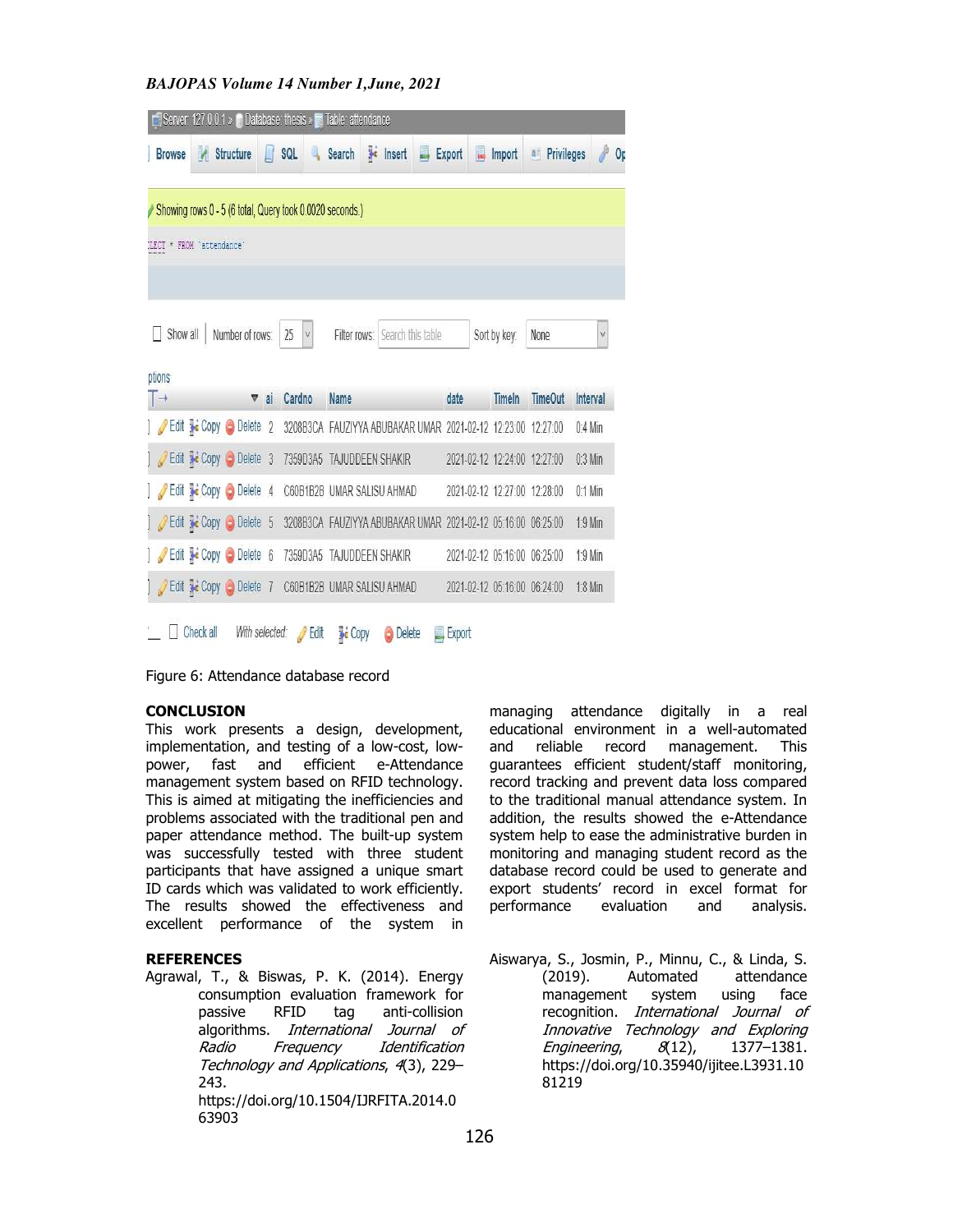# *BAJOPAS Volume 14 Number 1,June, 2021*

- Alghamdi, S. (2019). Monitoring Student Attendance Using a Smart System At Taif University. International Journal of Computer Science and Information Technology,  $11(01)$ , 107-115. https://doi.org/10.5121/ijcsit.2019.1110 8
- Ansari, A. N., Navada, A., Agarwal, S., Patil, S., & Sonkamble, B. A. (2011). Automation of attendance system using RFID, biometrics, GSM modem with .Net framework. 2011 International Conference on Multimedia Technology, ICMT 2011, 2976–2979. https://doi.org/10.1109/ICMT.2011.600 2032
- Arbain, N., Nordin, N. F., Isa, N. M., & Saaidin, S. (2014). LAS: Web-based laboratory attendance system by integrating RFID-ARDUINO technology. 2014 2nd International Conference on Electrical, Electronics and System Engineering, ICEESE 2014, 89–94. https://doi.org/10.1109/ICEESE.2014.71 54601
- Chatrati, S., Naidu, S., & Prasad, C. R. (2013). RFID based student monitoring and attendance tracking system. 2013 4th International Conference on Computing, Communications and Networking Technologies, ICCCNT 2013, 2–6. https://doi.org/10.1109/ICCCNT.2013.6 726702
- Clyde, G., Sagar, C., Tanmay, D., & Dipti, J. (2020). Class attendance Management System using Facial Recognition. 2020 International Conference on Decision Aid Sciences and Application, DASA 2020, 02001, 228–232. https://doi.org/10.1109/DASA51403.202 0.9317104
- Eridani, D., & Widianto, E. D. (2015). Simulation of attendance application on campus based on RFID (radio frequency identifiation). Retrieved February 6, 2021, from https://www.researchgate.net/publicatio n/304416895\_Simulation\_of\_attendance \_application\_on\_campus\_based\_on\_RFI D\_radio\_frequency\_identifiation

Hoo, S. C., & Ibrahim, H. (2019). Biometric-

based attendance tracking system for education sectors: A literature survey on hardware requirements. Journal of Sensors.

https://doi.org/10.1155/2019/7410478

- Isinkaye, F. O., Soyemi, J., & Arowosegbe, O. I. (2020). An Android-based Face Recognition System for Class Attendance and Malpractice Control. International Journal of Computer Science and Information Security (IJCSIS), 18(1), 79–83.
- Kadry, S., & Smaili, M. (2010). Wireless attendance management system based on iris recognition. Scientific Research and Essays, 5(12), 1428-1435.
- Konatham, S., Chalasani, B. S., Kulkarni, N., & El Taeib, T. (2016). Attendance generating system using RFID and GSM. 2016 IEEE Long Island Systems, Applications and Technology Conference, LISAT 2016, 3– 5.

https://doi.org/10.1109/LISAT.2016.749 4157

- Morerwa, D. J., Owolawi, P., & Aiyetoro, G. (2020). Examination hall access control system using Radio Frequency Identification. 2020 International Conference on Artificial Intelligence, Big Data, Computing and Data Communication Systems, IcABCD 2020 - Proceedings. https://doi.org/10.1109/icABCD49160.20 20.9183827
- Munigala, S., Mirza, S., Fathima, Z., & Maheen, Z. (2019). Automatic Attendance Management System Using Face Recognition. IJCSN-International Journal of Computer Science and Network, 8(2). Retrieved from from www.ijcsn.orgimpactfactor:1.5172
- Wahab, M. H. A., Mutalib, A. A., Kadir, H. A., & Mohsin, M. F. M. (2010). Design and development of portable RFID for attendance system. Proceedings - 2010 International Conference on Information Retrieval and Knowledge Management: Exploring the Invisible World, CAMP'10, 173–178. https://doi.org/10.1109/INFRKM.2010.5 466925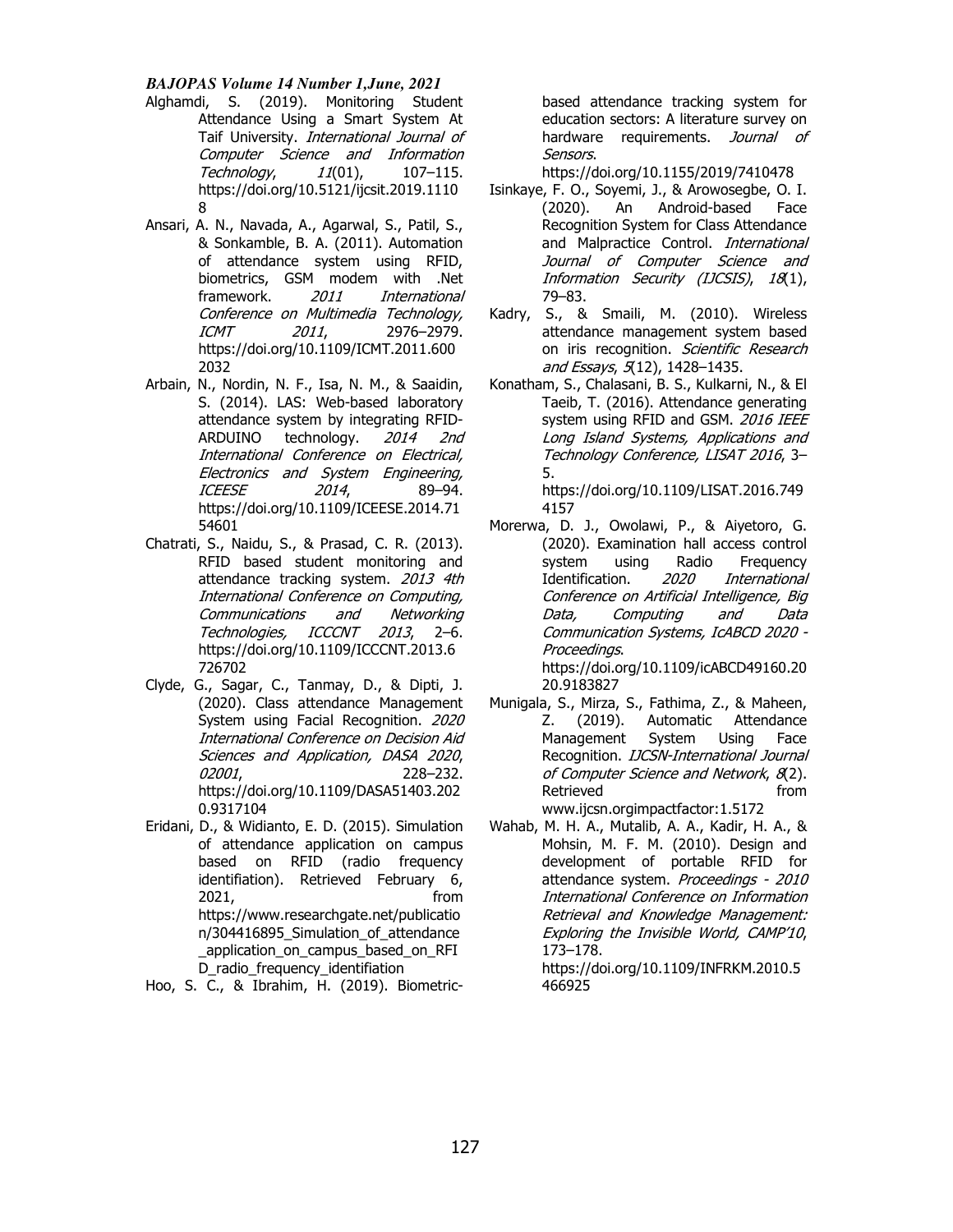*BAJOPAS Volume 14 Number 1,June, 2021* **Appendix: Source Code**  #include<RTClib.h> #include<SPI.h> #include<Wire.h> #include<dht.h> #include<MFRC522.h> #include<RFID.h> /\*Project for My Thesis \* -------------------------------------------------------------------------------------------------------------------- \* Example sketch/program showing how to read data from a PICC to serial. \* -------------------------------------------------------------------------------------------------------------------- \* This is a MFRC522 library example; for further details and other examples see: https://github.com/miguelbalboa/rfid \* \* Example sketch/program showing how to read data from a PICC (that is: a RFID Tag or Card) using a MFRC522 based RFID \* Typical pin layout used: \* ----------------------------------------------------------------------------------------- \* MFRC522 ArduinoArduinoArduinoArduinoArduino Reader/PCD Uno Mega Nano v3 Leonardo/Micro Pro Micro \* Signal Pin PinPinPinPinPin \* ----------------------------------------------------------------------------------------- \* RST/Reset RST 9 5 D9 RESET/ICSP-5 RST \* SPI SS SDA(SS) 10 53 D10 10 10 \* SPI MOSI MOSI 11 / ICSP-4 51 D11 ICSP-4 16 \* SPI MISO MISO 12 / ICSP-1 50 D12 ICSP-1 14 \* SPI SCK SCK 13 / ICSP-3 52 D13 ICSP-3 15 \*/ #include<SPI.h> //Temperature variable //#define DHT11\_PIN 7 dhtDHT; intcalibrationTime = 10; //before we assume all motion has stopped long unsigned int pause = 5000; intscanLED = 3; //Indicator for Scanner intstatusLED = 4; //Status indicator for the Board char command; // Stringtemhum =""; //attendance part #define RST\_PIN 9 // Configurable, see typical pin layout above #define SS\_PIN 10 // Configurable, see typical pin layout above MFRC522 mfrc522(SS\_PIN, RST\_PIN); // Create MFRC522 instance void setup() { Serial.begin(9600); // Initialize serial communications with the PC //Control Part pinMode(scanLED, OUTPUT); pinMode(statusLED, OUTPUT); //digitalWrite(pirPin, LOW); //Welcoming Page Serial.println("Welcome To Attendance Loger"); delay(50); // Serial.print("calibrating sensor "); for(inti = 0; i<calibrationTime;  $i++$ ){ // Serial.print("."); delay(1000); } //Serial.println(" done"); Serial.println("Ready"); 128